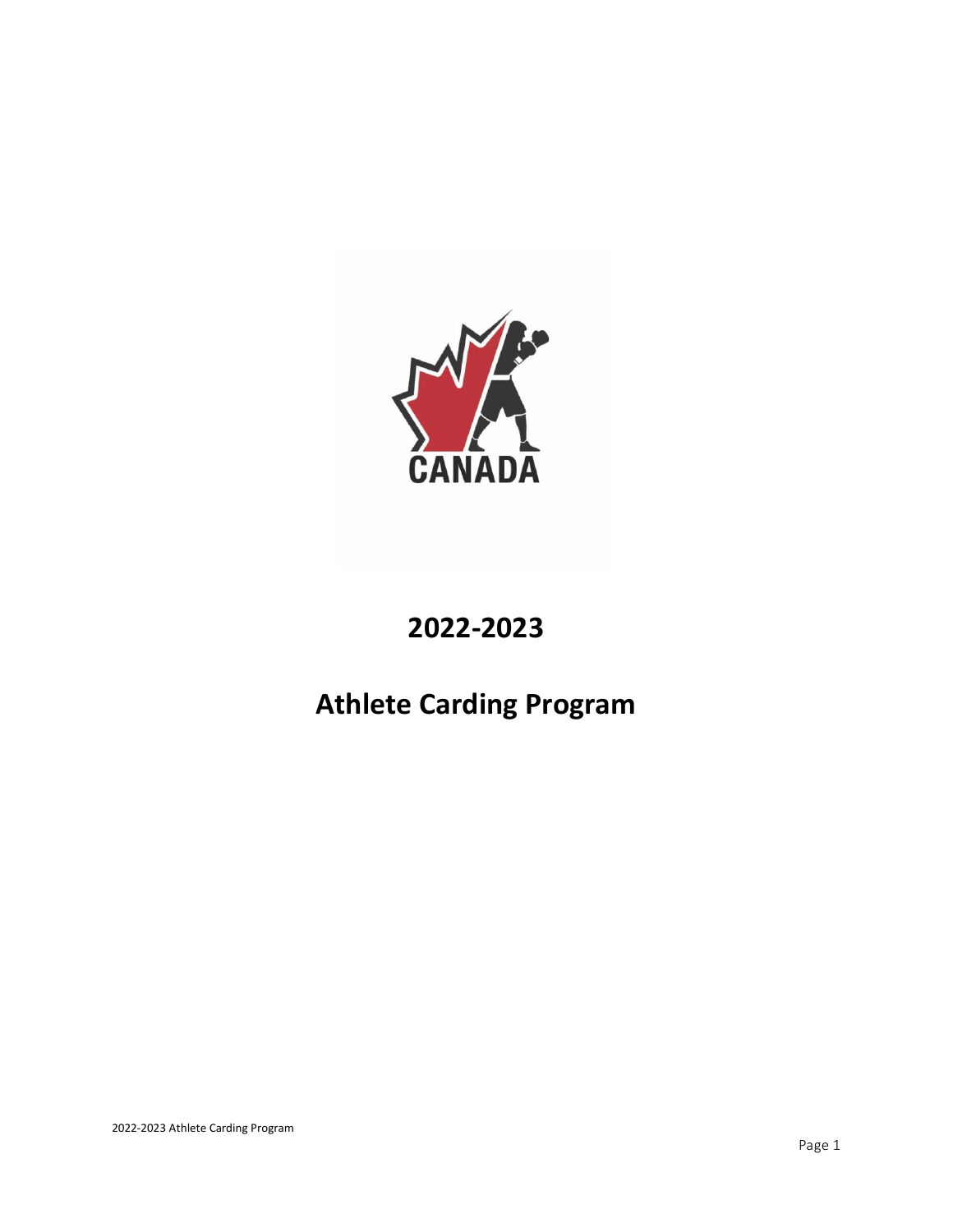# **TABLE OF CONTENTS**

| <b>SECTION 1</b>  | Introduction                                                | 3  |
|-------------------|-------------------------------------------------------------|----|
|                   |                                                             |    |
| <b>SECTION 2</b>  | General                                                     | 3  |
|                   |                                                             |    |
| <b>SECTION 3</b>  | <b>Decision Making Authority</b>                            | 4  |
|                   |                                                             |    |
| <b>SECTION 4</b>  | Athlete Eligibility Requirement                             | 4  |
|                   |                                                             |    |
| <b>SECTION 5</b>  | <b>Additional Conditions for All Carded Athletes</b>        | 5  |
|                   |                                                             |    |
| <b>SECTION 6</b>  | <b>Eligible Weight Categories</b>                           | 5  |
|                   |                                                             |    |
| <b>SECTION 7</b>  | Carding Allocations and Carding Cycle Period                |    |
|                   |                                                             |    |
| <b>SECTION 8</b>  | <b>Carding Prioritization</b>                               | 6  |
|                   | 8.1 - Carding Criteria Prioritization                       |    |
|                   |                                                             |    |
| <b>SECTION 9</b>  | Carding Criteria                                            | 6  |
|                   | 9.1 - Senior International Card                             |    |
|                   | 9.2 - Development Card                                      |    |
|                   | 9.3 - Senior National Card                                  |    |
|                   |                                                             |    |
| <b>SECTION 10</b> | Failure To Meet Renewal Criteria for Health-Related Reasons | 8  |
|                   |                                                             |    |
| <b>SECTION 11</b> | Athlete Withdrawal and Non-Renewal                          | 9  |
|                   |                                                             |    |
| <b>SECTION 12</b> | Appeal                                                      | 9  |
|                   |                                                             |    |
| <b>SECTION 13</b> | Language                                                    | 10 |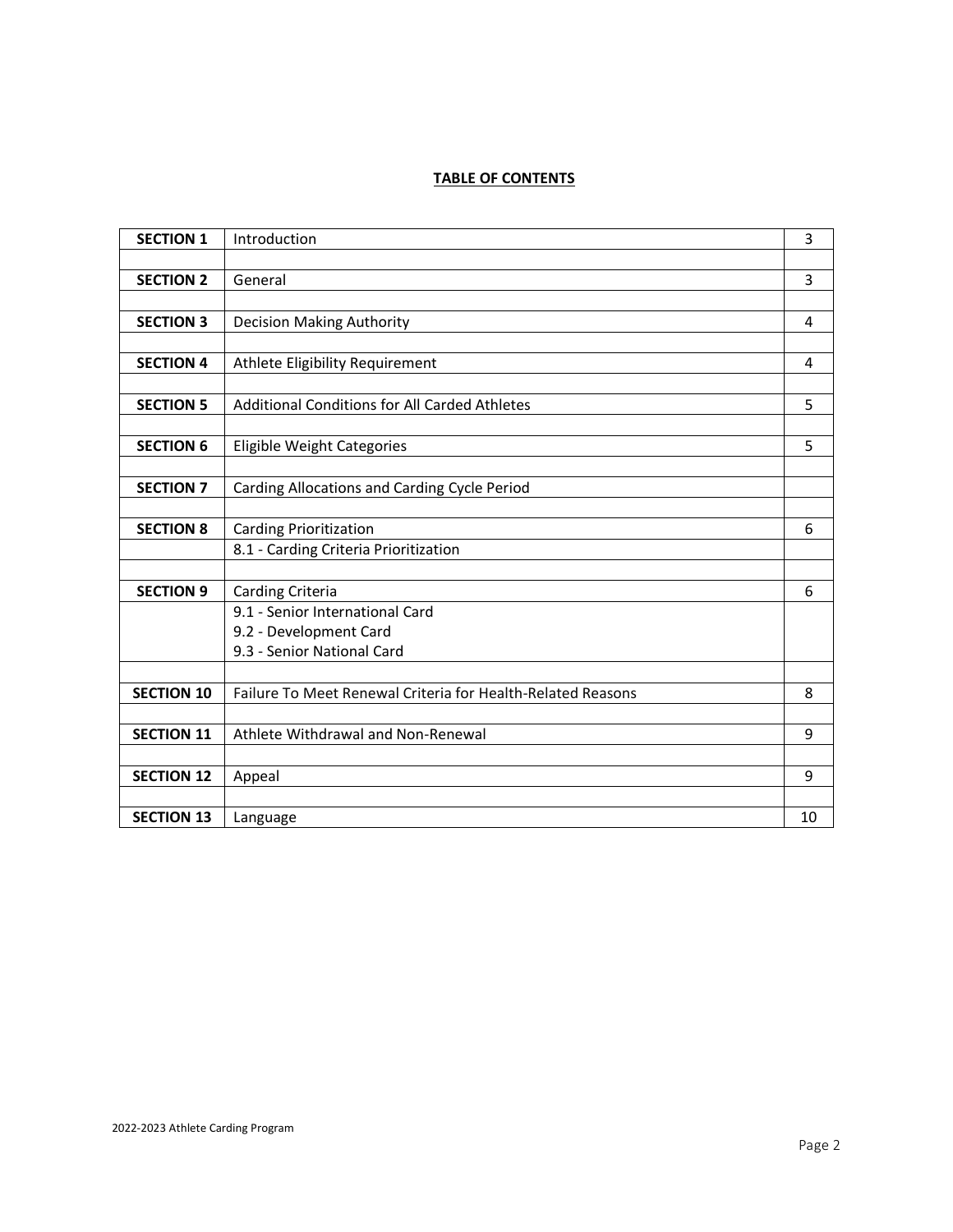# **1. INTRODUCTION**

The purpose of this document is to present the policies and procedures for Boxing Canada Athlete Assistance Program (AAP) also referred to as "Carding"; a program funded by Sport Canada. The target audiences for this document are the athletes, coaches and sport administrators who currently access or wish to access the program.

AAP funding is intended to contribute to an athlete's living and costs associated with preparing for and participating in international sport. It is not intended to serve as an athlete's sole source of income. The AAP is designed to support athletes that are consistent or developing within the Boxing Canada Gold Medal Profile (GMP) and Winning Style (WS) parameters who demonstrate the potential to achieve top international performances.

Sport Canada's general policies and procedures governing AAP can be found on the Sport Canada website (https://www.canada.ca/en/canadian-heritage/services/funding/athlete-assistance/policiesprocedures.html)*.* 

#### **2. GENERAL**

- **2.1.** Boxing Canada in and of itself does not make the final decisions regarding the carding of individual athletes but rather nominates eligible athletes for AAP support (carding) to Sport Canada based on the application of the criteria and procedures outlined in this document, and in compliance with Sport Canada's AAP Policies and Procedures.
- **2.2.** Support under the AAP is only available to athletes in an International Boxing Association (IBA) weight category who are members of the Boxing Canada High Performance Program, who have executed a current Athlete Agreement, and who meet the eligibility criteria set out below.
- **2.3.** Carding nominations are submitted by Boxing Canada to Sport Canada on an annual basis, usually in late April. Any athlete who, as of the date of the Boxing Canada submission of carding nominations to Sport Canada has not provided evidence of his or her intention to compete in the coming year is not eligible for Carding.
- **2.4.** There are several grounds for the withdrawal of funding from a Carded athlete. These include voluntary withdrawal, withdrawal due to lack of participation and withdrawal for violation of agreement. Detailed information concerning grounds for withdrawal of funding is included in this document (Section 11).
- **2.5.** In addition to the regular stipend, other forms of financial assistance may be available to carded athletes through the Sport Canada's APP. These include tuition payment, special needs assistance, and deferred tuition assistance for retired athletes. Athletes should refer to the Sport Canada Athlete Assistance Program Policy and Procedures document for further information (https://www.canada.ca/en/canadian-heritage/services/funding/athlete-assistance.html).
- **2.6.** A minimum of four (4) months of AAP support must be available to nominate an athlete to the AAP.
- **2.7.** There are three (3) general types of Cards: International Senior Cards; Senior Cards; and Development Cards.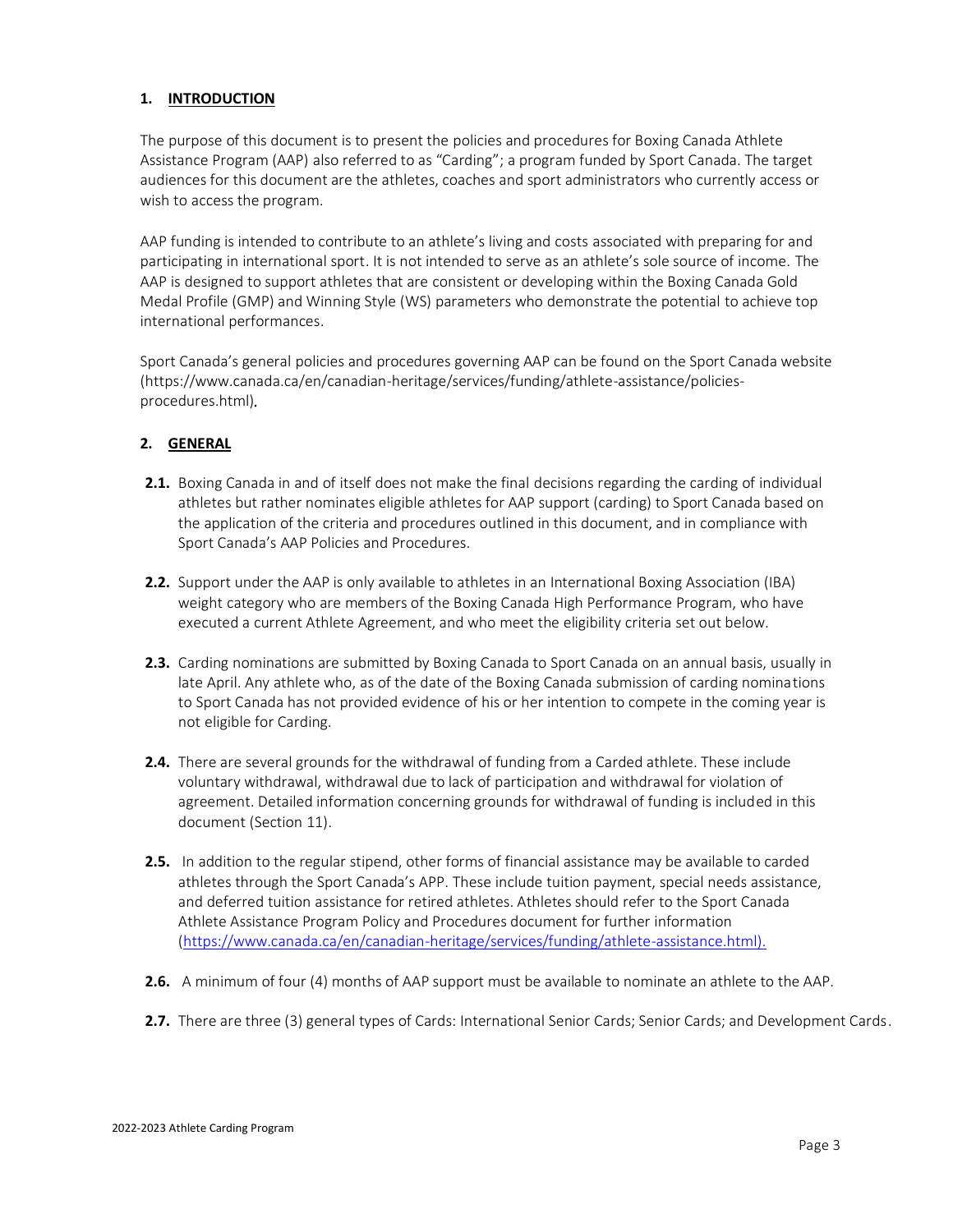# **3. DECISION MAKING AUTHORITY**

- 3.1. The 2022/23 APP nomination policy development is the responsibility of the High-Performance Director (HPD). The Boxing Canada High Performance Advisory Group (HPAG) will provide oversight in the development and implementation of the Athlete Carding Program.
- 3.2. The HPD is responsible for implementation of the Athlete Carding Program that falls within Sport Canada AAP guidelines and parameters. All team nominations made by the HPD will be monitored by the HPAG and ratify by the Boxing Canada Executive Director to ensure that the process outlined in this document is properly followed and that it is fair and equitable for all candidates.
- 3.3. Boxing Canada does not grant AAP Cards to Athletes. Athletes eligible for a Sport Canada AAP Card are nominated by Boxing Canada to Sport Canada based on the criteria outlined in this document and AAP policies. All nominations are then reviewed and approved independently by Sport Canada.
- **3.4.** The Boxing Canada AAP program will be overseen by the HPD and managed by the Project & Program Coordinator.

# **4. ATHLETE ELIGIBILITY REQUIREMENT**

To be eligible for carding the athlete **must** meet the following Eligibility Requirements:

- Be an Open Class boxer who has competed in more than 10 bouts;
- Compete in eligible IBA weight categories (see section 6).
- Meet the International Boxing Association (IBA) and International Olympic Committee (IOC) requirements to be eligible to represent Canada at major international events including World Championships and the Olympic Games;
- Be named as a team member of the 2022-2023 High Performance Program (HPP), which is defined as the National Team;
- Must not be under suspension, or other sanction, for any doping or doping-related offenses;
- Sign a fully executed Athlete Agreement as required by Boxing Canada and Sport Canada carded athletes. No Carding application will be processed without the signed Athlete Agreement being filed with Boxing Canada;
- Be a member in good standing with their provincial boxing association (PSO) and Boxing Canada at time of selection and must maintain this status until completion of the season. Unless otherwise authorized, in advance and in writing, athletes must have paid all outstanding invoices to Boxing Canada at the date of selection.
- To be eligible for a SR1, SR2, SR, C or D card, athletes born betweenJanuary 1st, 1981 and December 31st, 2003 must train on a full-time basis at Boxing Canada's High Performance Training Centre (HPTC) at INS Québec (Montréal, Qc).
- Youth (U19) Athletes (January 1st, 2004 and December 31st, 2005) with a D card, have the option to be based at Boxing Canada's HPTC in Montréal (Qc) or to remain in their own daily training environment (DTE); if athletes choose to remain in their own DTE, they must be supervised by a Boxing Canada designated High-Performance coach.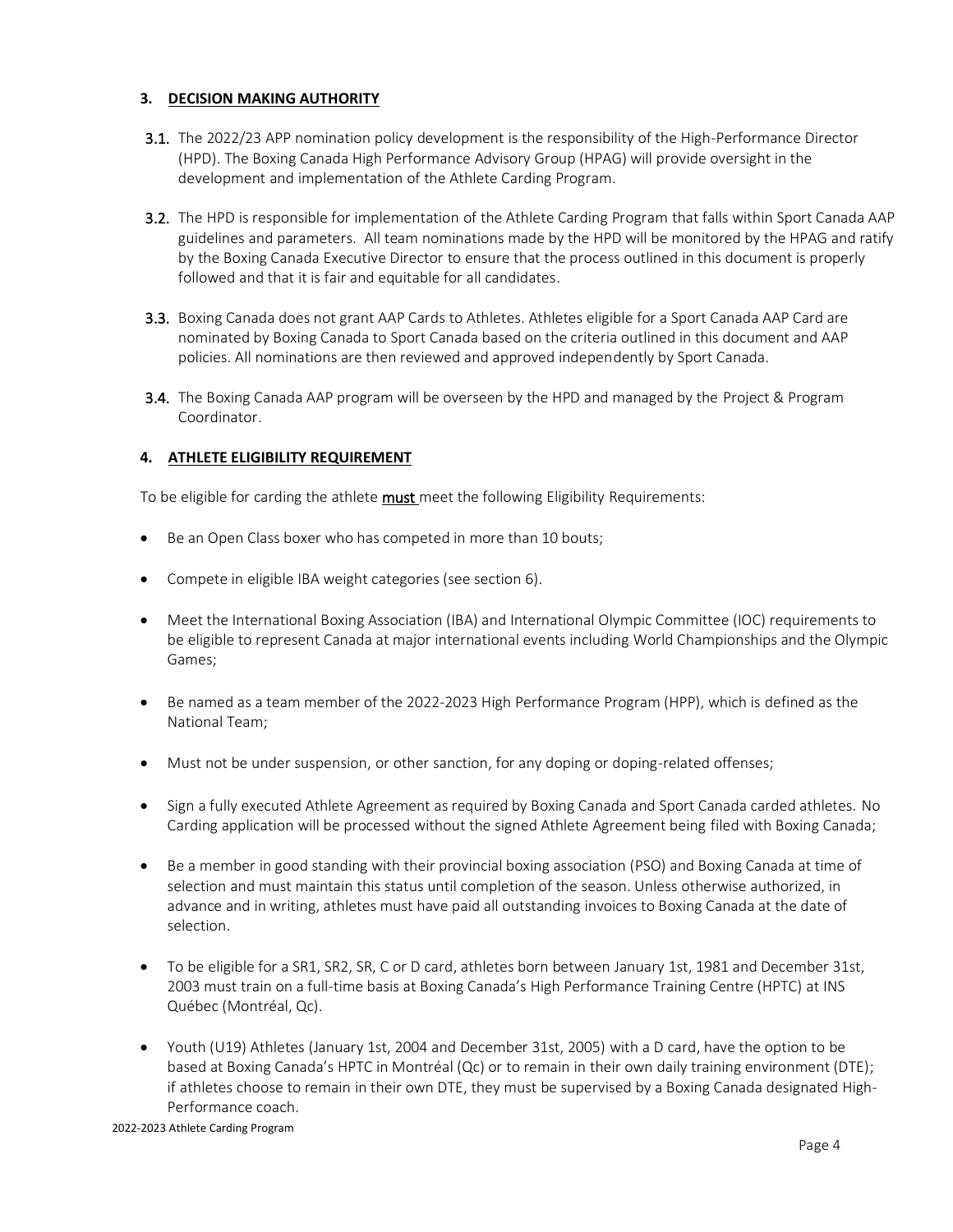# 5. ADDITIONAL CONDITIONS FOR ALL CARDED ATHLETES

- Elite carded athletes must also accept to follow the yearly training plan and program of training and competition activities designed by the High-Performance Director (HPD). This plan includes all HPTC-based daily boxing training sessions, other types of training (e.g., strength training, mental training etc.), performance tests, medical exams, tournaments, training camps or training periods that may take place in Canada or abroad, as approved by the HPD;
- Whether based at the HPTC or their own DTE, Youth carded athlete must commit to train on a full-time basis. In addition, Youth carded athlete accept to follow the yearly training plan and program of training and competition activities designed by the HPD. Such plans include all daily Boxing training sessions, other types of training (e.g., strength training, mental training, etc.), performance tests, medical exams, tournaments, training camps, or training periods that may take place in Canada or abroad, as approved by the HPD;
- Compliance rate of 90% via the Athlete Management System Hexfit is required for both Elite and Youth carded athletes; failure to do so may lead to loss of carding status;

| Men - IBA Weight Category | Women - IBA Weight Category |
|---------------------------|-----------------------------|
| 48kg                      | 48kg                        |
| 51kg                      | 50kg                        |
| 54kg                      | 52kg                        |
| 57kg                      | 54kg                        |
| 60kg                      | 57kg                        |
| 63.5kg                    | 60kg                        |
| 67kg                      | 63kg                        |
| 71kg                      | 66kg                        |
| 75kg                      | 70kg                        |
| 80kg                      | 75kg                        |
| 86kg                      | 81kg                        |
| 92kg                      | $81+kg$                     |
| $92+kg$                   |                             |

# **6. ELIGIBLE WEIGHT CATEGORIES**

# 7. **CARDING ALLOCATIONS AND CARDING CYCLE PERIOD**

Sport Canada has awarded Boxing Canada the equivalent of five (5) Senior Men's Cards (\$105,900) and three (3) Senior Women's Cards (\$63,540) for AAP funding to Boxing Canada for 2022/2023 Boxing carding cycle starts on May 1st, 2022 and ends on April 30<sup>th</sup>, 2023 (12 months).

Sport Canada will review the card quota for all sports after the 2022 Beijing Olympics and Paralympics. Any revisions to the carding quota will only be applied to the 2023/2024 Carding Cycle.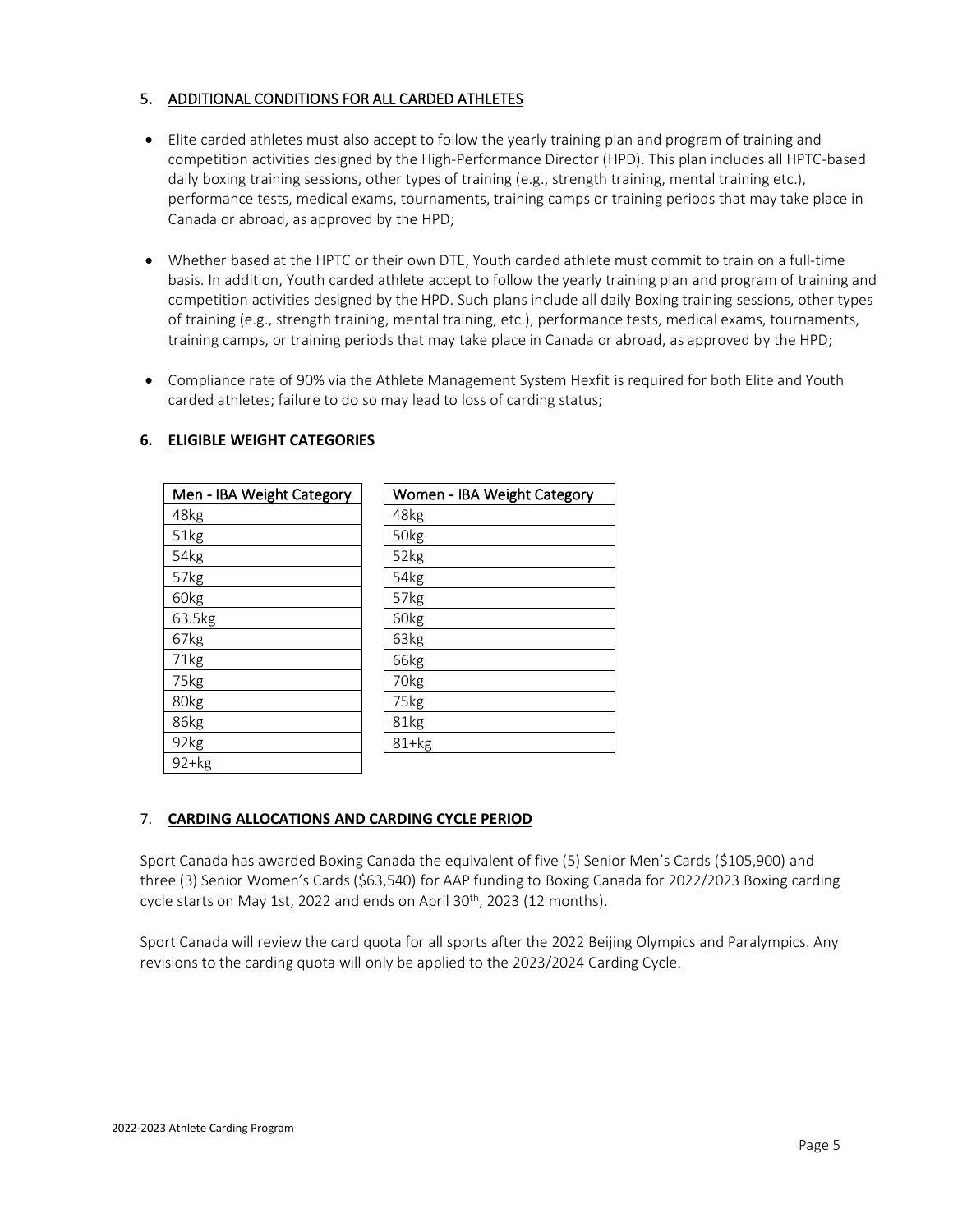# **8. CARDING PRIORITIZATION**

Cards will be allocated to eligible Athletes in the order of priority listed in the phased steps set out below (section 8.1). Each step will be completed in its entirety, with nomination of all eligible and qualified Athletes exhausted, before moving to the next step. As a result, it is possible that not all steps will be reached, and that Cards may not be allocated in some categories. Therefore, due to the limited number of Cards available, meeting the Carding criteria does not automatically qualify an athlete for a card.

#### **8.1. Carding Prioritization:**

- 1) Athletes eligible for Sport Canada's "Senior International Performance" cards (SR1/SR2);
- 2) Athletes eligible for "Development" cards (D);
- 3) Athletes eligible for "Senior Performance" cards (SR/C1).

#### **9. CARDING CRITERIA**

#### **9.1. Senior International Card (SR1 / SR2)**

Criteria:

- As per Sport Canada policies and procedures, awarded to an eligible athlete placing in the top 8 and top half of the field at the **2020 Olympic Games (July 2021).**
- Eligible athletes who meet the international criteria may be nominated for carding for two consecutive years, with the first year referred to as SR1 and the card for the second year referred to as SR2. The second year of carding is contingent on the athlete meeting the eligibility requirements, being re-nominated by Boxing Canada and a training and competitive program approved by Boxing Canada and Sport Canada being maintained. The Athlete must also sign an Athlete Agreement, complete the Athlete Assistance Program (AAP) Application Form for the year in question and complete the online anti-doping courses.

International Senior Cards provide two years of Carding:

- SR1: Year one  $(51,765$  per month/ $521,180$  per year);
- SR2:Year two (\$1,765 per month/\$21,180 per year).

#### **9.2. Development Card (D)**

Objective: To identify and support young boxers developing within the Boxing Canada Gold Medal Profile (GMP) and Winning Style (WS) parameters with a superior international potential, at an earlier time of their athletic development than is possible with the senior carding system. The program must allow for an enriched training and competitive schedule that will prepare selected athletes to gain skills critical for success at the senior level.

The Development Card U19 is valid for a one-year period. Only athlete's U19 are eligible for the D cards.

DevelopmentCards provide one year of funding.

• D: Development Card level (\$1,060 per month/\$12,720 per year).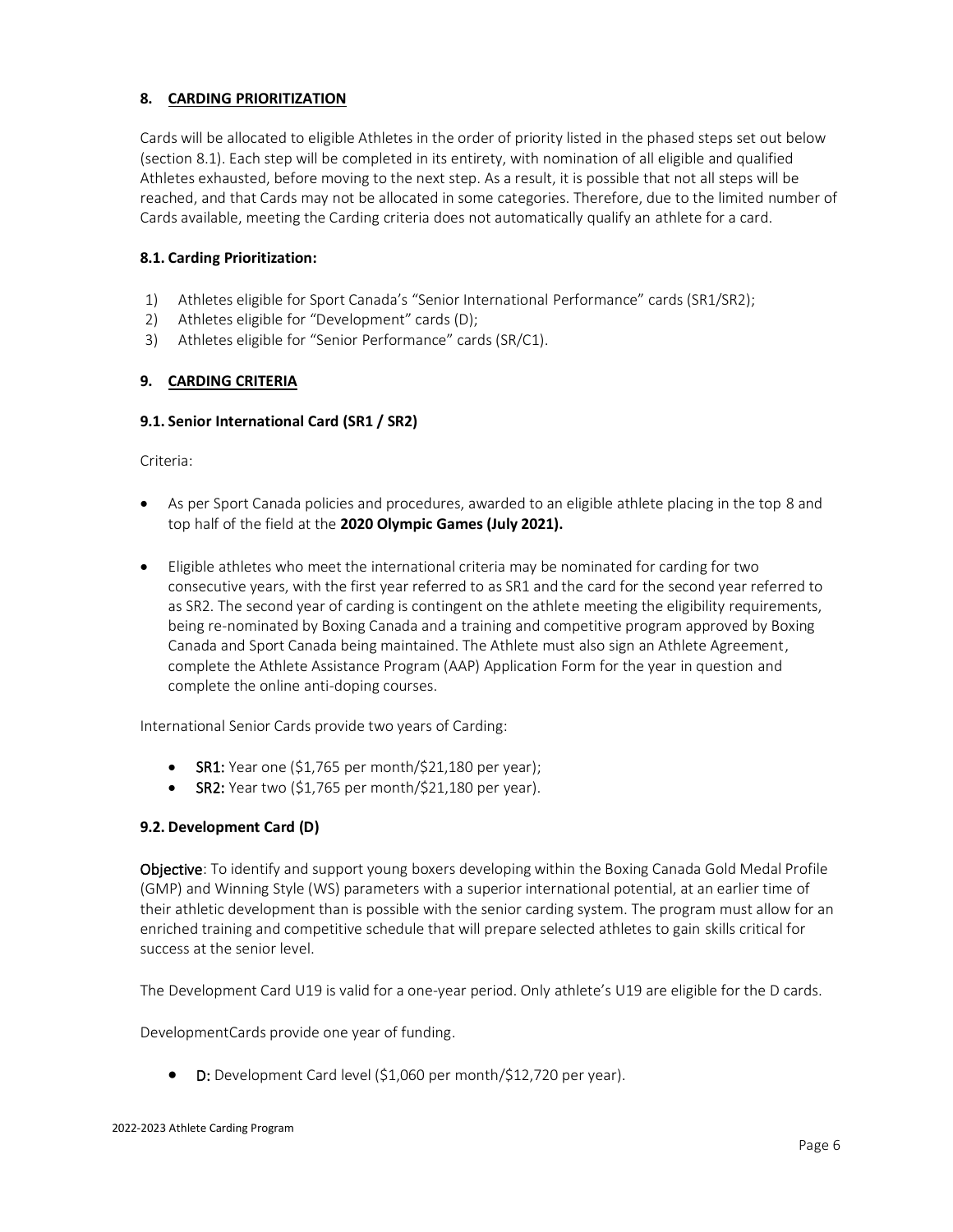# 9.2.1 IBA Youth Men's and Women's World Championship Criteria

In years where IBA Youth Men's and Women's World Championships are held, U19 athletes placing in the top 8 with at least one (1) win in an Olympic weight category will be considered for carding.

If there is a tie or if there are too many eligible athletes for the remaining carding quota, athletes will be nominated based on their final rank on the youth card identification system, summarized below.

# 9.2.2. To rank athletes beyond 9.2.1 process, the following will apply, in priority order:

- a) If there are two or more athletes with the same number of points as per a), the athletes with the highest number of international points, from the Boxing Canada Point System between April 1st, 2019 and April 30th, 2022, with Boxing Canada's official National Team Program, will be ranked higher. [\(https://boxingcanada.org/wp-content/uploads/2019/03/Boxing-Canada-Points-System-EN.pdf\)](https://boxingcanada.org/wp-content/uploads/2019/03/Boxing-Canada-Points-System-EN.pdf).
- b) If there are two or more athletes with the same number of points as per b), the athletes with the highest number of domestic points, from the Boxing Canada Point System between April 1st, 2019 and April 30<sup>th</sup>, 2022, with Boxing Canada's official National Team Program, will be ranked higher. [\(https://boxingcanada.org/wp-content/uploads/2019/03/Boxing-Canada-Points-System-EN.pdf\)](https://boxingcanada.org/wp-content/uploads/2019/03/Boxing-Canada-Points-System-EN.pdf).

# **9.3. Senior National Card (SR/C1)**

Senior Cards provide one year of funding but may be renewed for further years if the athlete demonstrates progress within the Boxing Canada GMP and WS parameters and continuing improvement toward International Senior Card status. Senior Cards awarded to athletes the first time are called C1 Cards and are funded at the Development Card level. Athletes will be nominated for a C1 card in the first year they meet the national criteria for a Senior Card even if they have previously been carded at the Development (D) level.

- C1: Year one at the Senior Card level  $(51,060$  per month/ $512,720$  per year);
- SR: Senior Card level (\$1,765 per month/\$21,180 per year).

Senior Performance Carding Criteria (SR/C1) are awarded for a one-year period to athletes according to their ranking in HIGH PERFORMANCE PROGRAM. To be eligible for a "Senior Performance" card nomination, athletes must meet the following criteria.

| Years of involvement as a<br>senior athlete in the HPP | Required Carding Standards *                                                                                                                                                                      |
|--------------------------------------------------------|---------------------------------------------------------------------------------------------------------------------------------------------------------------------------------------------------|
| $1$ to $4$                                             | Selection to Boxing Canada High Performance Program.                                                                                                                                              |
| $5$ to $7$                                             | High Performance Program athletes must have placed at least once<br>in the top 5 at the World Championship or Olympic Games within<br>the past 4 years (i.e., during carding years 4, 5, 6 or 7). |
| 8 and up                                               | High Performance Program athletes must have placed at least once<br>in the top 5 at the World Championship or Olympic Games within<br>the past 2 years (i.e., during carding years 7 or 8).       |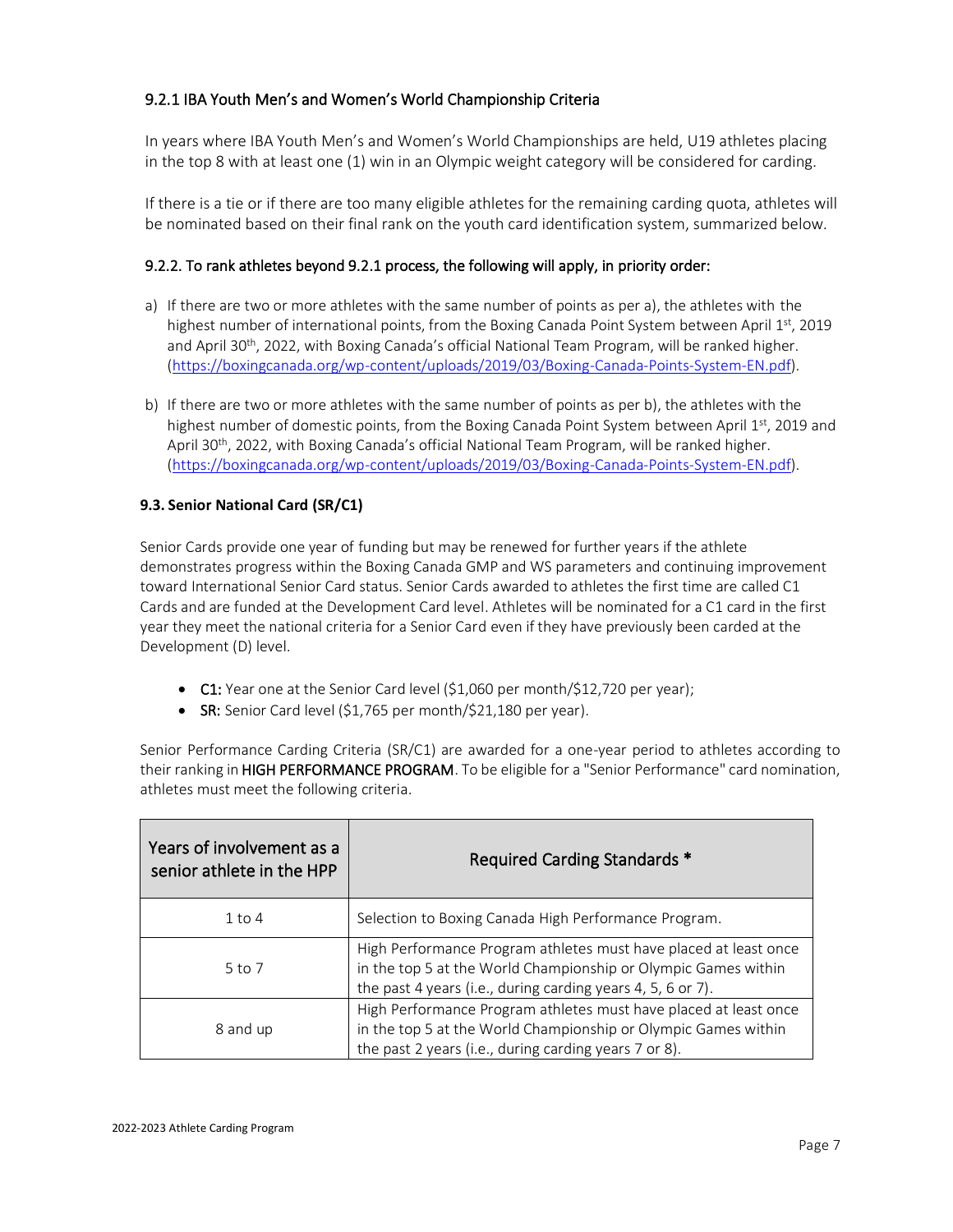\* *The purpose of the required carding standards is to provide a fair opportunity to all carded athletes to develop and establish themselves on the international scene, while at the same time outlining high-performance expectations over time. The longer an athlete has been on the National Team as a carded athlete, the higher performance expectations become, both in terms of results and consistency.* 

#### **9.3.1. Senior carding criteria prioritization:**

As outlined in Section 7, Sport Canada has awarded Boxing Canada 3 cards for women and 5 cards for men. The same criteria will apply for each gender.

Carding will be allocated to eligible athletes using the system below, in order of priority. In the event that the number of eligible athletes should exceed the number of Sport Canada cards awarded for a gender at a given order of priority, the next order of priority will be used as the tie breaker for the remaining spots.

- 1- Points in international competitions for the period April 1, 2019 April 2, 2022. https://boxingcanada.org/wp-content/uploads/2019/03/Boxing-Canada-Points-System-EN.pdf
- 2- Performances at 2022 AMBC, by rank (gold has priority over silver; silver has priority over bronze).
- 3- Athletes with the most points among those ranked #1 at 2022-23 Elite National Team Selection (March 2022).
- 4- Athletes with the most points among those ranked #2 at 2022-23 Elite National Team Selection (March 2022).

#### **10. FAILURE TO MEET RENEWAL CRITERIA FOR HEALTH-RELATED REASONS (ILLNESS, INJURY OR PREGNANCY)**

A carded athlete who, at the end of the carding cycle, has not achieved the standard required for the renewal of his/her carding status solely because of health-related reasons may be considered for renomination for the upcoming year. In order to be considered for re-nomination for 2022-2023, an athlete must meet all of the following requirements:

- 1. The athlete must have been carded during the 2021-2022 carding cycle.
- 2. The athlete was selected for the Elite World championships or Olympic Games in the last 4 years;
- 3. Meet Athlete Eligibility Requirement from Section 4.
- 4. The athlete duly notified the Boxing Canada HPD, or delegate, in writing of her or his injury or health status within 14 days of the date of diagnosis or of the date when the athlete had to interrupt her or his training. A licensed sport medicine practitioner approved by Boxing Canada must support such diagnosis.
- 5. The athlete has fulfilled all reasonable training and rehabilitation requirements aimed at a speedy return to full high-performance training and competition during the period of his or her injury, illness or pregnancy, or is continuing a rehabilitation program approved by Boxing Canada;
- 6. In the view of Boxing Canada, the athlete's failure to attain the applicable carding standards is strictly related to the injury, illness or pregnancy.
- 7. For the duration of the athlete's inability to fulfill their training and competitive commitments, which are part of the carded athlete's contract, the athlete must commit, in writing, to train and/or rehabilitate under the supervision of Boxing Canada. This must be done at a level that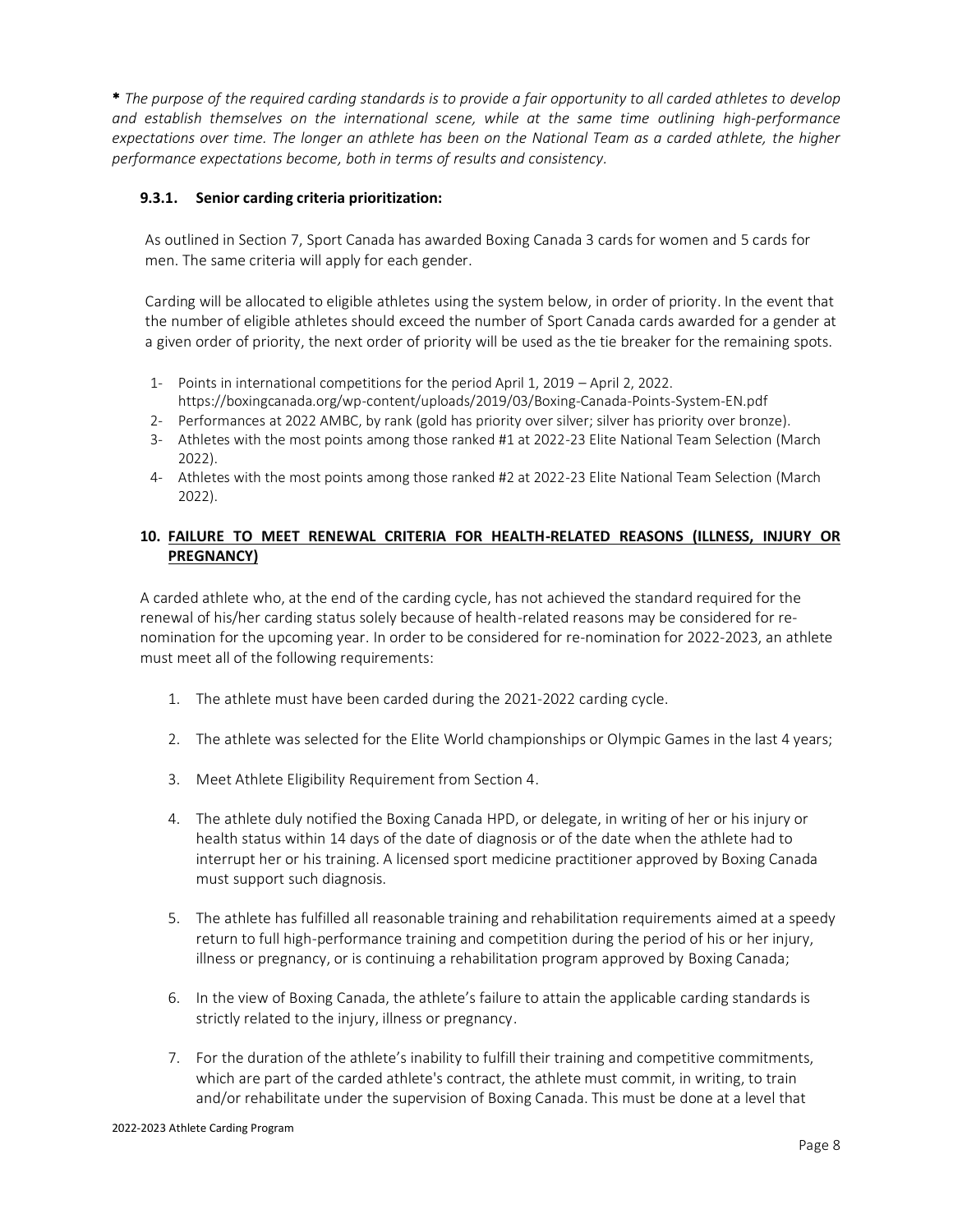mitigates risk to the athlete's personal health and ensures a timely return to a full training and competitive program that is in line with the other members of the National Team.

Athletes nominated under this clause in their career is only for one year.

#### **11. ATHLETE WITHDRAWAL AND NON-RENEWAL**

Athletes may lose their carding status or have carded status withdrawn under certain conditions, including the following:

- Non-renewal of carded status;
- Failure to meet training or competitive commitments;
- Violation of the athlete/NSO agreement;
- Athlete's failure to meet responsibilities outlined in AAP policies;
- Gross breach of discipline; and
- Fraudulent misrepresentation.

The High-Performance Director in consultation with the HPAG may recommend the withdrawal of an athlete's carded status to Sport Canada, under the following conditions:

- 1. Provide a verbal warning to the athlete, including the steps and timelines to remedy the situation and the consequences of a failure to heed the warning;
- 2. Where applicable, follow up with a written warning to the athlete.

If the above steps are not successful in resolving the matter and the NSO still wishes to recommend withdrawal of carded status, Boxing Canada must:

- 1. Provide written notification to the AAP Manager and the NSO's Sport Canada Program Officer, with a copy to the athlete, recommending withdrawal of the athlete's carded status. This letter must:
	- a) Indicate the grounds on which the recommendation is being made;
	- b) Indicate the steps already taken to address the issue (verbal warning followed by a formal letter of warning);
	- c) Provide notice to the athlete of the athlete's right to contest the Boxing Canada recommendation to withdraw carded status through Boxing Canada internal appeal process within the prescribed time.

Athletes may also withdraw from the AAP by expressing their wish to do so to Boxing Canada. This may involve retiring permanently or temporarily foregoing the commitments of carded status. If recommended by Boxing Canada, athletes who retire permanently in mid-season may be allowed two (2) months of AAP support past the date of their actual retirement to help them adjust to their post-athletic situation. This does not preclude the athlete from applying for or receiving special-needs assistance or deferred tuition support.

# **12. APPEAL**

Appeals of Boxing Canada's AAP nomination/re-nomination decision or of a Boxing Canada's recommendation to withdraw carding may be pursued only through the Boxing Canada's review process, which includes an application to the Sport Dispute Resolution Centre of Canada (SDRCC). Appeals of AAP decision made under Section 6 (Application for and Approval of Cards) or Section 11 (Withdrawal of Carding Status) may be pursued through Section 13 of the (AAP Policies, Procedures and Guidelines).